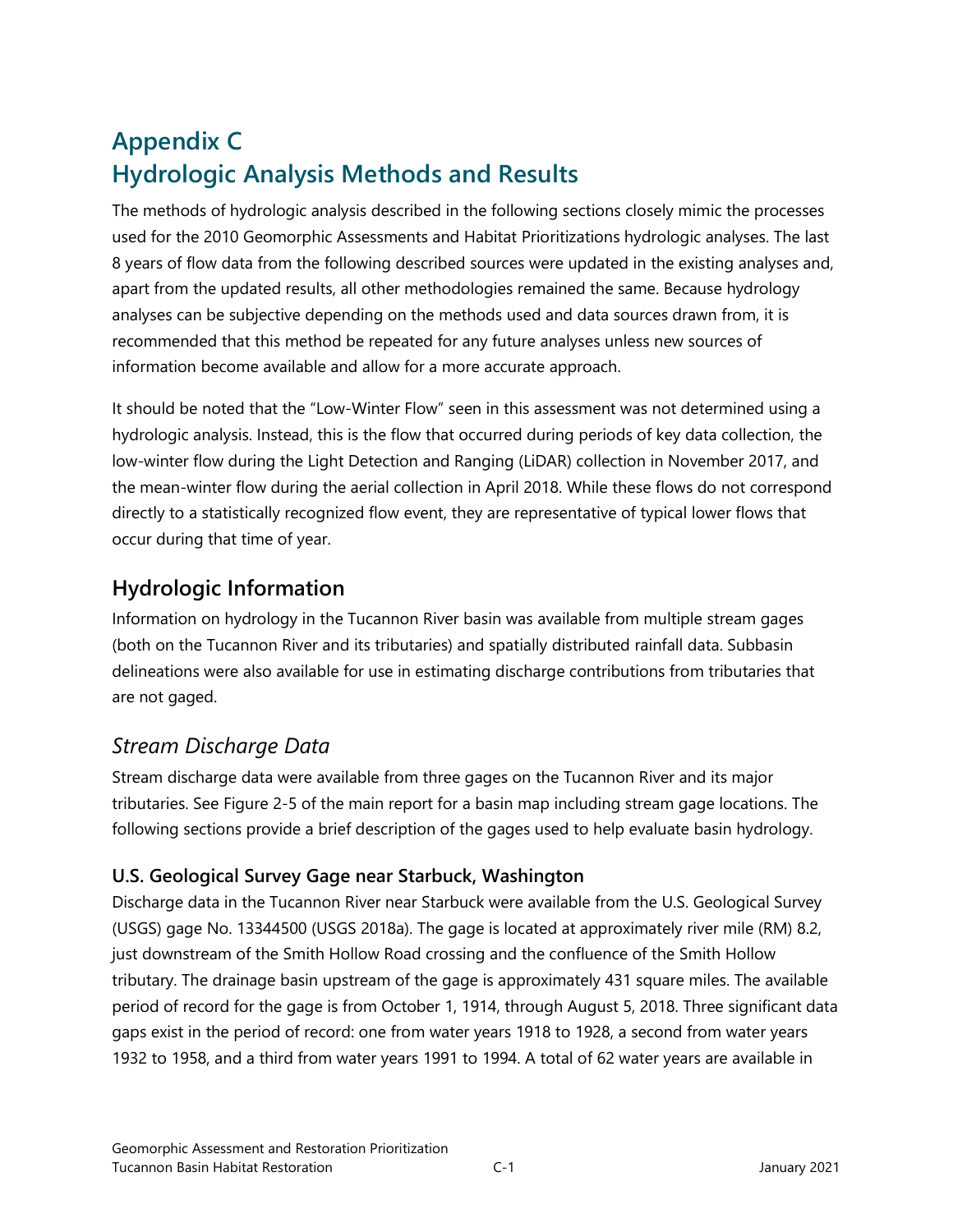the gage data. Approved peak streamflow data were available for 61 of the water years (water year 2018 peak streamflow was not approved for publication at the time of this analysis).

#### **Department of Ecology Gage near Marengo, Washington**

Discharge data in the Tucannon River near Marengo were available from the Washington State Department of Ecology (Ecology) gage 35B150. The gage is located at approximately RM 26.9, just downstream of Marengo and the Turner Road crossing. The drainage basin upstream of the gage is approximately 160 square miles. The available period of record for the gage is from June 2003 to the present. This location was also the site of a former USGS gage (No. 13344000). The available period of record for the former USGS gage is from water years 1913 to 1930. The data from the former USGS gage were not used in the analysis.

### **Department of Ecology Gage on Pataha Creek near the Mouth**

Discharge data in Pataha Creek near the confluence with the Tucannon River were available from Ecology gage 35F050. The gage is located on Pataha Creek at approximately RM 1.2, just downstream of the State Route 261 crossing. Pataha Creek enters the Tucannon River at approximately RM 12.5. The drainage basin upstream of the gage is approximately 184 square miles.

### *Precipitation Data*

Precipitation data for the basin were summarized in the Tucannon Subbasin Plan and were available geospatially from Oregon State University through the PRISM climate model (OSU 2019). The distribution of precipitation in the basin is highly dependent on elevation. Mean annual precipitation ranges from 10 inches at lower elevations to more than 40 inches at higher elevations. Figure C-1 shows the distribution of mean annual precipitation over the Tucannon River basin (CCD 2004).

### *Basin Delineations*

Basin and subbasin delineations are available as geospatial data through USGS stream stats (BLM 2009; USGS 2018b) for the Tucannon River. These delineations provided information on contributing area, basin shape, slope, and elevation. The major subbasins and gage locations in the Tucannon River basin are listed in Table C-1.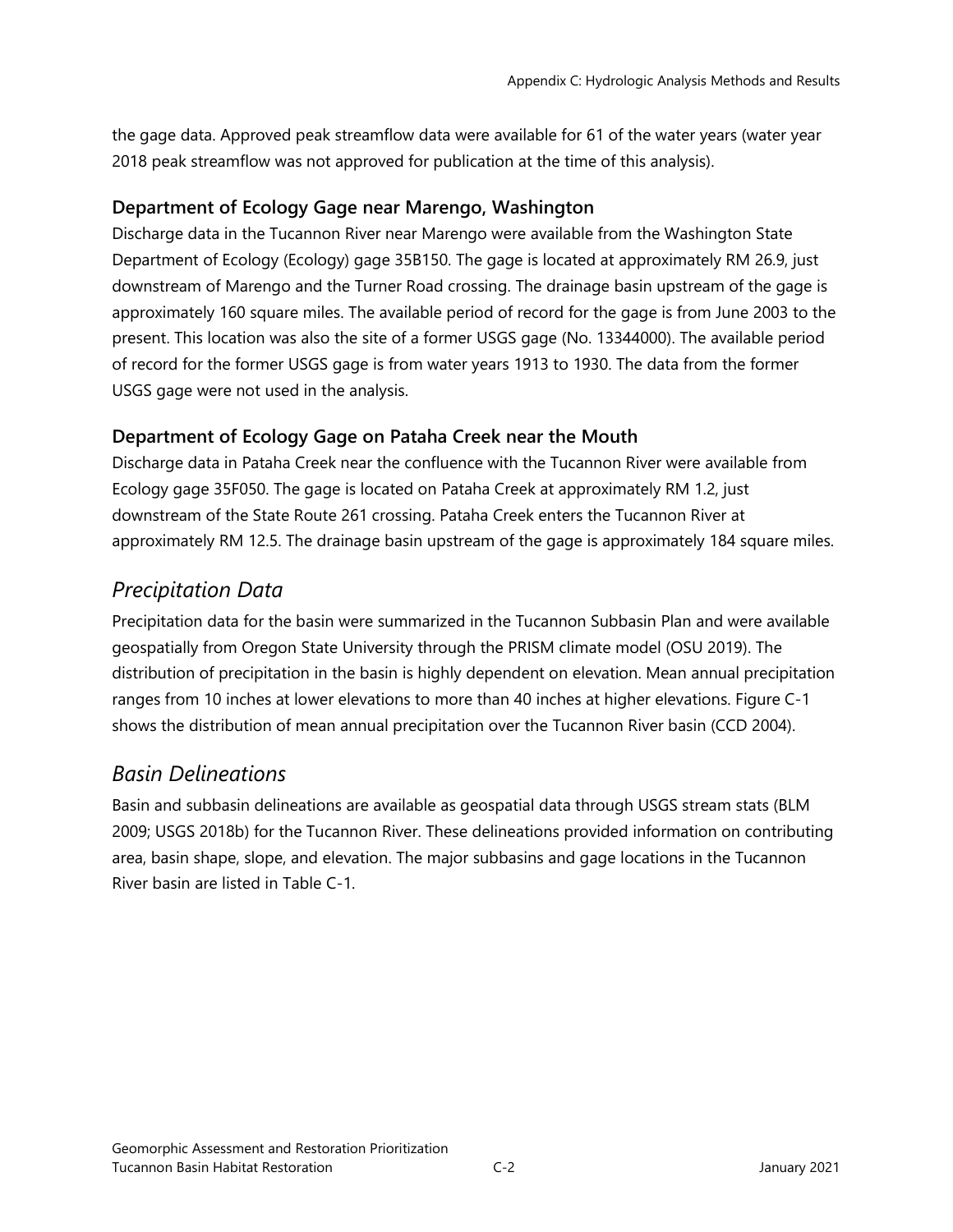

Note: Precipitation data were drawn from the Oregon State University PRISM climate model (OSU 2019) and represent the 30-year (1981 to 2010) annual average.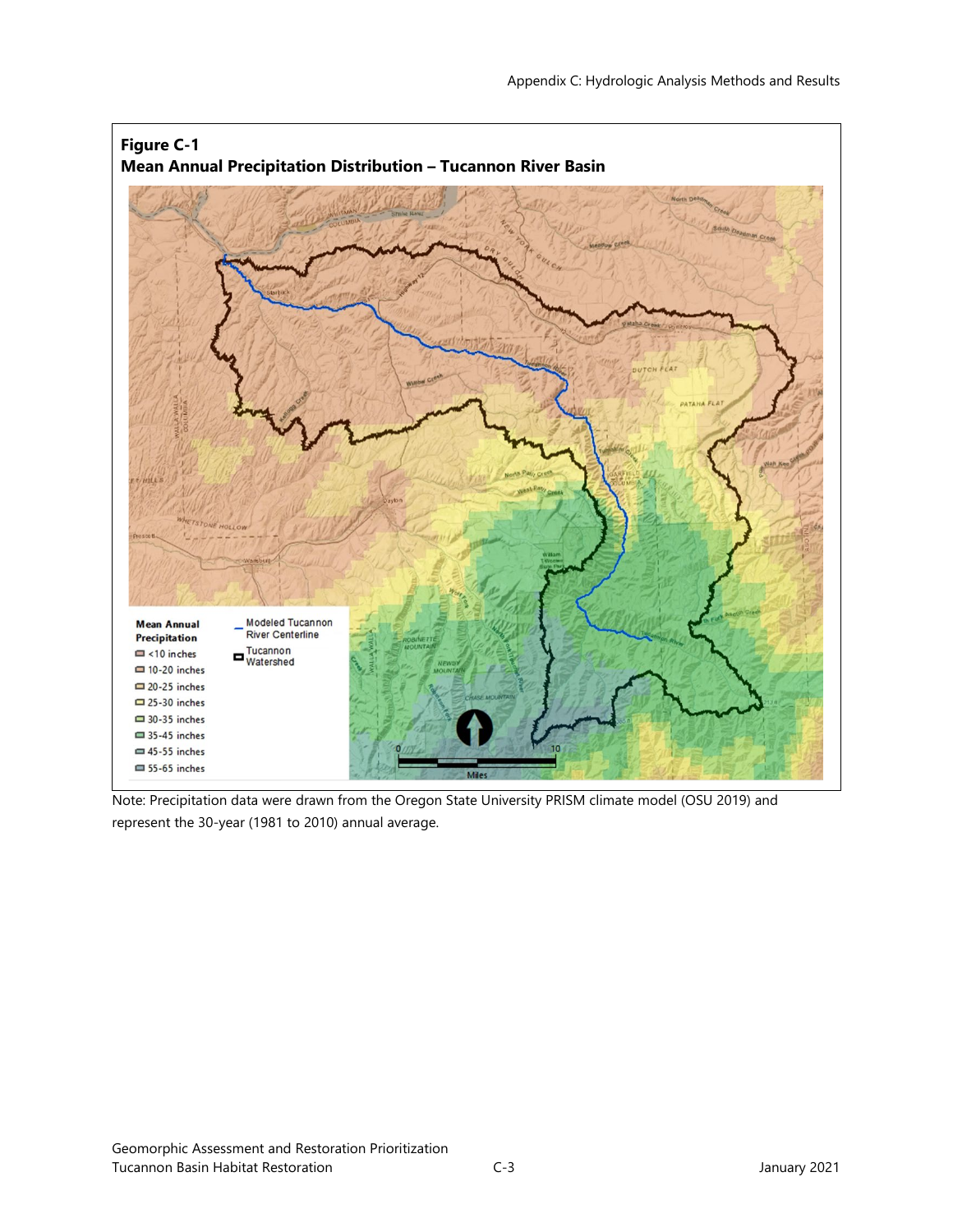| <b>Major Tributary/</b><br><b>Location on River</b> | <b>Location</b><br>(RM) | <b>Tributary Area</b><br>(square miles) | <b>Basin Area</b><br>Above<br><b>Confluence</b><br>(square miles) | <b>Basin Area</b><br><b>Below</b><br><b>Confluence</b><br>(square miles) | <b>Basin Area</b><br><b>Increase</b><br>(square miles) |
|-----------------------------------------------------|-------------------------|-----------------------------------------|-------------------------------------------------------------------|--------------------------------------------------------------------------|--------------------------------------------------------|
| Mouth                                               | $\Omega$                |                                         | 504                                                               | 504.0                                                                    | 14.0                                                   |
| Kellogg Creek                                       | 4.9                     | 34.5                                    | 455.5                                                             | 490.0                                                                    | 58.5                                                   |
| Starbuck Gage                                       | 8.8                     | $\overline{\phantom{a}}$                | 431.5                                                             | 431.5                                                                    | 0.77                                                   |
| Smith Hollow                                        | 8.8                     | 20.6                                    | 410.1                                                             | 430.7                                                                    | 25.8                                                   |
| Pataha Creek<br>(Gaged)                             | 12.4                    | 184.8                                   | 220.1                                                             | 404.9                                                                    | 189                                                    |
| <b>Willow Creek</b>                                 | 14.9                    | 29.9                                    | 186.4                                                             | 216.3                                                                    | 56.3                                                   |
| Marengo Gage                                        | 27.2                    |                                         | 160                                                               | 160.0                                                                    | 22.2                                                   |
| <b>Tumalum Creek</b>                                | 35.8                    | 16.0                                    | 121.8                                                             | 137.8                                                                    | 19.7                                                   |
| <b>Cummings Creek</b>                               | 38.1                    | 19.9                                    | 98.3                                                              | 118.2                                                                    | 42.1                                                   |
| Little Tucannon River                               | 48.3                    | 8.4                                     | 67.7                                                              | 76.1                                                                     | 12.4                                                   |
| Panjab Creek                                        | 50.4                    | 25.4                                    | 38.3                                                              | 63.7                                                                     | 25.4                                                   |

#### **Table C-1 Tucannon Tributaries and Basin Areas**

## **Hydrologic Analysis**

## *Flood Magnitude and Frequency Analysis*

A flood magnitude and frequency analysis for the Tucannon River was conducted using peak discharge data from the gage at Starbuck. Two methods were used in the selection of the peak discharge event series for the flood magnitude and frequency analysis:

- 1. The series of annual peak discharges for the period of record.
- 2. All independent discharge peaks above a threshold of 720 cubic feet per second (cfs). This threshold provided a series of 63 independent flood events (equivalent to the number of years of record). This selection method is also known as a partial duration series (PDS) analysis (Madsen et al. 1997).

The two peak discharge series selection methods were justified given the nature of the basin hydrology (i.e., the occurrence of drought years with no appreciable flood event) and the goals of the analysis. The drought year peak discharges can be seen below the PDS threshold of 720 cfs. Each peak discharge series was used to develop a Log-Pearson Type III (LP3) exceedance probability curve. Overall, the PDS method typically provides larger peak discharges for the more frequent events (i.e., 1- and 2-year return periods) while only providing slightly smaller peak discharges for the less frequent flood events when compared to using the annual peak discharge series method. The results of the LP3 analysis using both data sets are shown in Table C-2.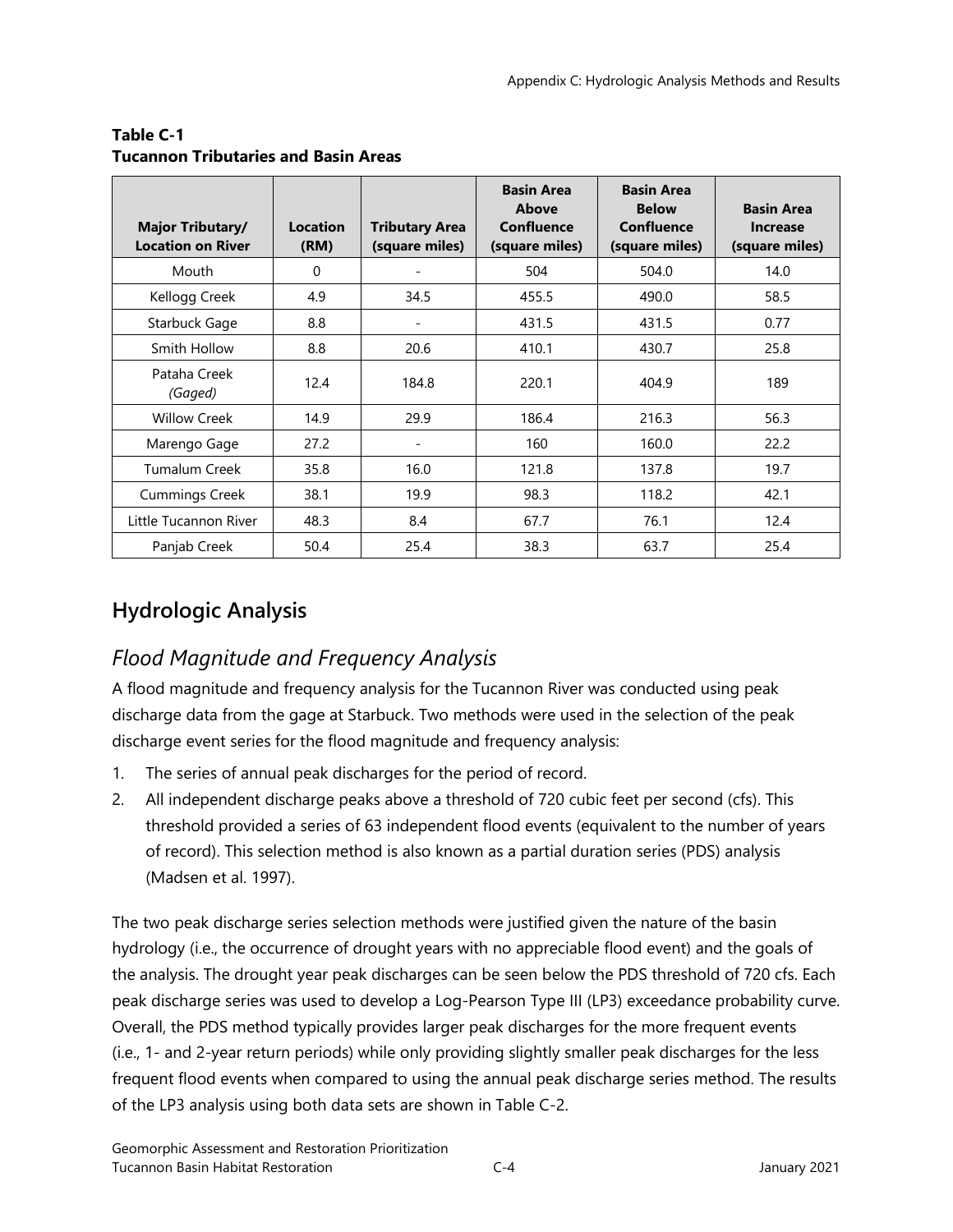| <b>Return Period</b><br>(year) | <b>Annual Exceedance</b><br><b>Probability</b> | Peak Discharge (cfs):<br>LP <sub>3</sub> | <b>Peak Discharge (cfs):</b><br><b>LP3 over Threshold</b> | <b>Percent</b><br><b>Difference</b> |
|--------------------------------|------------------------------------------------|------------------------------------------|-----------------------------------------------------------|-------------------------------------|
|                                | 100%                                           | 164                                      | 552                                                       | 237%                                |
|                                | 50%                                            | 1,108                                    | 1,436                                                     | 30%                                 |
|                                | 20%                                            | 2,420                                    | 2,530                                                     | 5%                                  |
| 10                             | 10%                                            | 3,713                                    | 3,589                                                     | $-3%$                               |
| 25                             | 4%                                             | 5,948                                    | 5.437                                                     | $-9%$                               |

**Table C-2 Flood Magnitude and Frequency at the Starbuck Gage**

It is important to note the large difference in the peak discharge between the LP3 analysis using the annual peaks series and the PDS for the 1-year return period. Using the annual peak discharges series for the LP3 analysis yields a 1-year return period discharge less than the mean annual discharge. However, using the PDS method for the LP3 analysis yields a 1-year return period discharge roughly 3 times the magnitude of the mean annual discharge. This difference is the result of drought years in the annual peak discharge series and the absence of small peak discharges from drought years in the PDS method. As the exceedance probability decreases, the results of the two methods become more similar, with the PDS method providing a slightly smaller discharge for return periods longer than 5 years.

For the 1-year return period, the peak discharge from the LP3 analysis using the PDS was used for subsequent analysis. For the 2-, 5-, 10-, 25-, and 100-year return periods, the peak discharges from the LP3 analysis using the annual peak discharge series were used for subsequent analysis.

## *Basin Area Discharge Scaling*

To calculate the discharge contributions for ungaged flow change locations on the Tucannon River, the basin area scaling method developed by Thomas et al. (1994) and referenced in the USGS Fact Sheet *Methods for Estimating Flood Magnitude and Frequency in Washington* (USGS 2001) was used. Thomas's basin area scaling method (Equation C-1) uses the basin area proportions and a regional exponent to scale discharges from a gaged location to an ungaged location. The method is suitable for ungaged basins with a basin area between 50% and 150% of the gaged location basin area.

The regional exponent (x) for the Tucannon River basin is 0.59 (Table 3, USGS 2001). The results of this method applied to the major tributary basin areas are shown in Table C-3 as flow proportion percentages. It should be noted that several ungaged flow change locations in the upper basin are less than 50% of the gage location's basin area. These estimates are beyond the recommended limitations of the method and should therefore be compared with other methods for determining basin contributions including stream gage data correlations.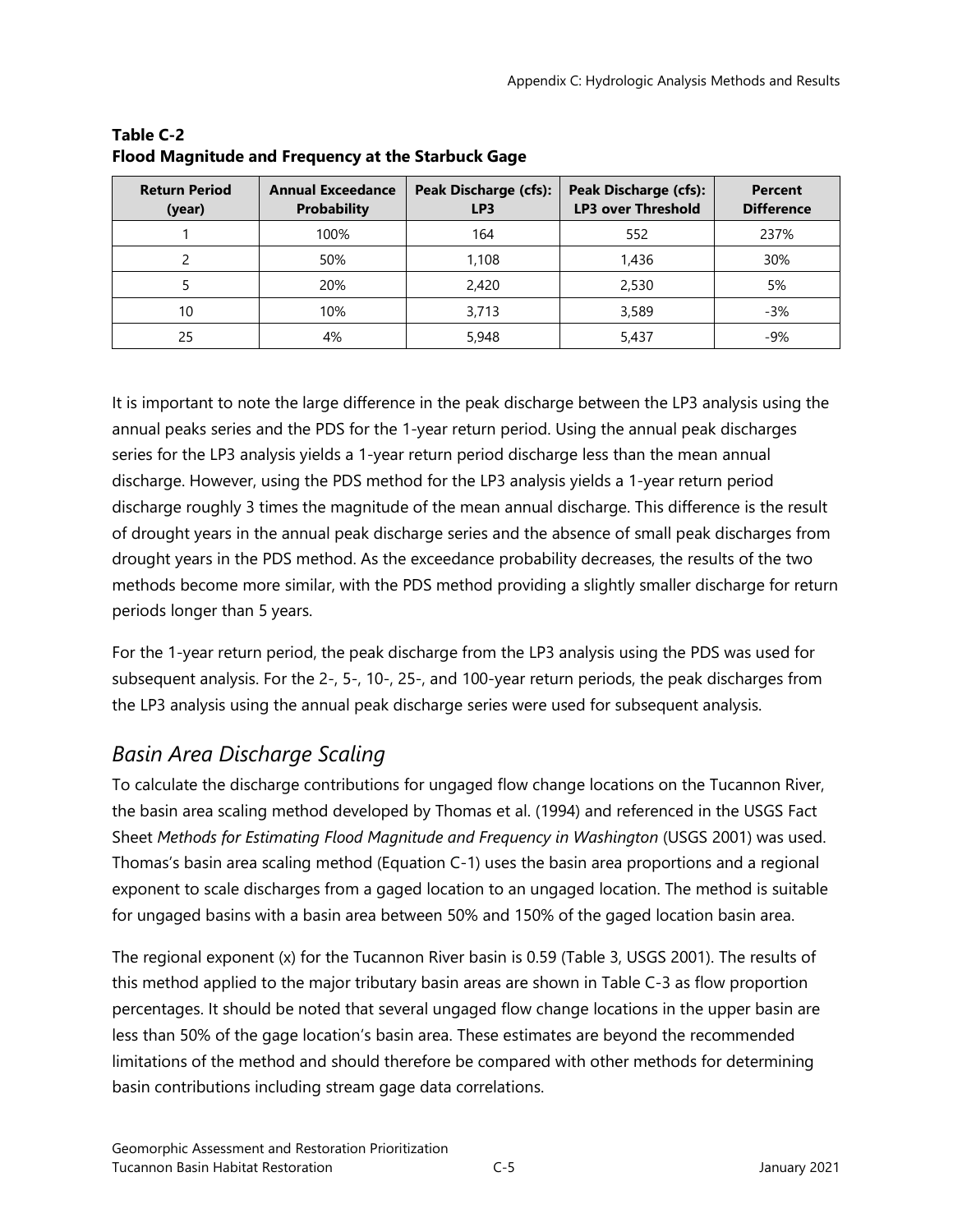| Equation $C-1$ <sup>1</sup>                                              |     |                                                                                |
|--------------------------------------------------------------------------|-----|--------------------------------------------------------------------------------|
| $Q_{\rm u} = Q_{\rm g} \left(\frac{A_{\rm u}}{A_{\rm g}}\right)^{\rm x}$ |     |                                                                                |
| where:                                                                   |     |                                                                                |
| $Q_{u}$                                                                  |     | peak discharge, in cfs, at the ungaged site for a specific recurrence interval |
| Q <sub>q</sub>                                                           | $=$ | peak discharge, in cfs, at the gaged site for a specific recurrence interval   |
| $A_{\rm u}$                                                              | $=$ | contributing drainage area, in square miles, at the ungaged site               |
| $A_q$                                                                    |     | contributing drainage area, in square miles, at the gaged site                 |
| X                                                                        | $=$ | exponent for the region in which both sites are located                        |
|                                                                          |     |                                                                                |

Note:

1. USGS Fact Sheet Methods for Estimating Flood Magnitude and Frequency in Washington (USGS 2001) developed by Thomas et al. 1994.

| <b>Major Tributary/</b><br><b>Location on River</b> | <b>Thomas (1994)</b><br><b>Flow Proportion</b><br>as % of Starbuck | Flow as % of<br>Marengo <sup>5</sup> | Flow as % of Starbuck.<br>with Gage Corrections | Difference in<br><b>Proportion</b> |
|-----------------------------------------------------|--------------------------------------------------------------------|--------------------------------------|-------------------------------------------------|------------------------------------|
| Kellogg Creek                                       | 109.6%                                                             |                                      | 109.6%                                          | $0.0\%$                            |
| Starbuck Gage                                       | 107.8%                                                             |                                      | 107.8%                                          | $0.0\%$                            |
| Smith Hollow <sup>1,3</sup>                         | 100.0%                                                             | $\overline{\phantom{a}}$             | 100.0%                                          | 0.0%                               |
| Pataha Creek <sup>2</sup>                           | 99.9%                                                              |                                      | 100.0%                                          | 0.1%                               |
| Willow Creek <sup>3</sup>                           | 96.3%                                                              |                                      | 97.0%                                           | 0.7%                               |
| Marengo Gage <sup>4,5</sup>                         | 66.5%                                                              | 100%                                 | 86.0%                                           | 19.5%                              |
| Tumalum Creek                                       | 55.7%                                                              | 92%                                  | 82.0%                                           | 26.3%                              |
| <b>Cummings Creek</b>                               | 51.0%                                                              | 84%                                  | 75.1%                                           | 24.1%                              |
| Little Tucannon River                               | 46.6%                                                              | 64%                                  | 68.6%                                           | 22.0%                              |
| Panjab Creek                                        | 35.9%                                                              | 58%                                  | 52.9%                                           | 17.0%                              |
| Above Panjab Creek                                  | 32.3%                                                              | 43%                                  | 47.6%                                           | 15.3%                              |

#### **Table C-3 Flow Change Locations and Discharge Contributions**

Notes:

1. For the purposes of modeling, the discharge downstream of Smith Hollow was assumed to be equivalent to the discharge at the Starbuck gage.

2. The gage correlation correction for Pataha Creek is 9% of the discharge at Starbuck.

3. The remainder of the discharge proportion for the gage correction method was split evenly between Smith Hollow and Willow Creek, with both tributaries accounting for 1% of the discharge at the Starbuck gage.

4. The gage correlation correction for the Marengo gage is 86% of the discharge at Starbuck.

5. Proportioning of the discharge at Marengo to tributaries used Thomas's basin area scaling method with Marengo as the gaged location.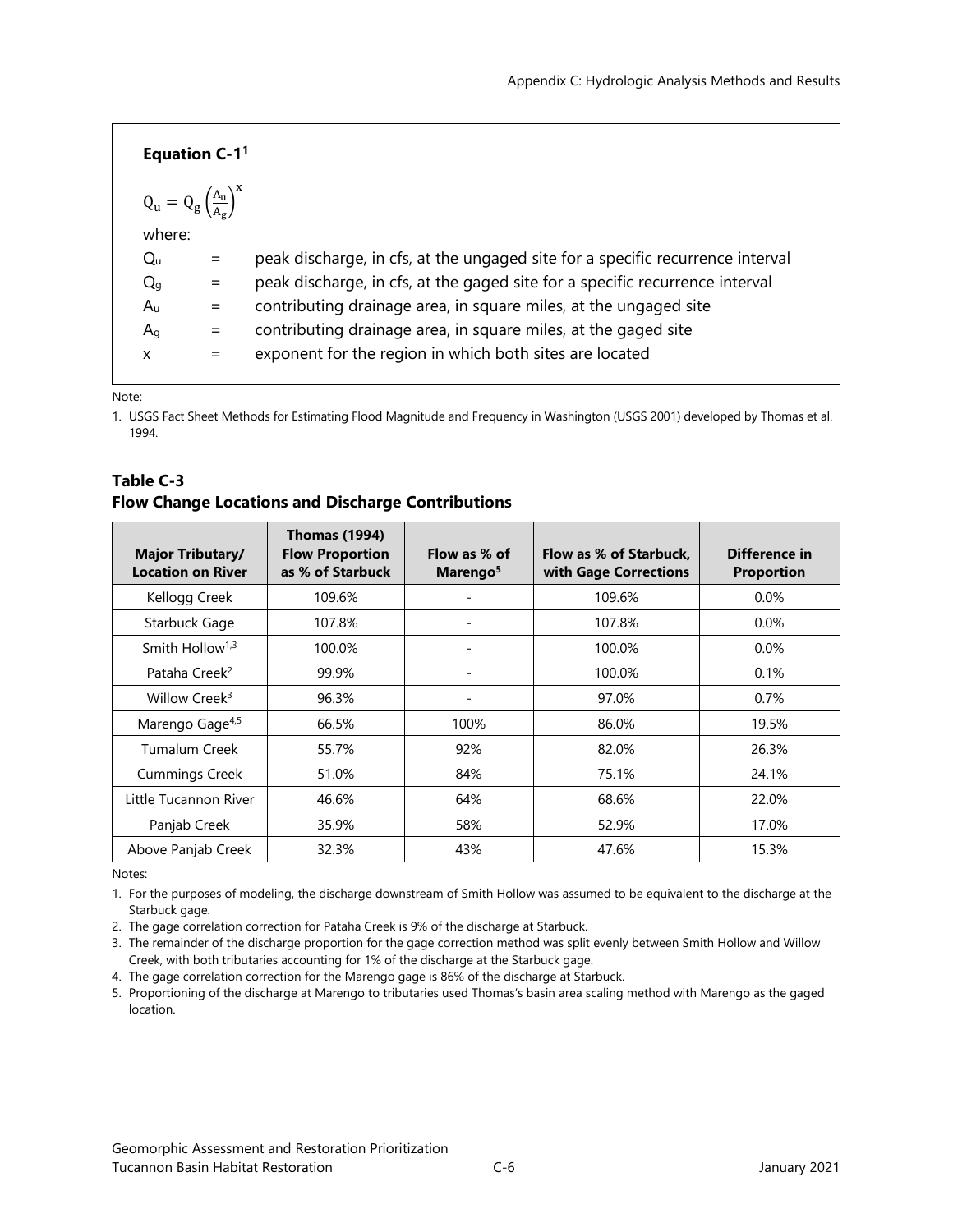## *Stream Gage Correlations*

To improve the flow estimates provided by the basin area scaling method, correlations between discharge at the Starbuck gage and two other gages (Marengo and Pataha) were made. Although the period of record at these gages is not sufficiently long to conduct a flood frequency analysis using the LP3 method, the gage data were sufficient to develop reasonable discharge correlations to the gage at Starbuck. To develop the correlation, mean daily discharges at the Marengo and Pataha Creek gages were plotted against mean daily discharges greater than or equal to 400 cfs at the Starbuck gage and a linear trend line with an origin of (0,0) was fit to the data. These correlations showed the following:

- Discharge at the Marengo gage was typically 86% of the discharge at the Starbuck gage (Figure C-2).
- Discharge at the Pataha Creek gage was typically 9% of the discharge at the Starbuck gage (Figure C-3).

The results of applying these gage correlation corrections to the basin area scaling method are shown in the column titled "Flow as % of Starbuck, with Gage Corrections" in Table C-3 as flow proportion percentages. The table also shows the difference in flow proportions between the basin area scaling method and the gage correlation corrections to the basin area scaling method. The flow change locations and discharge contributions are also shown in Figures C-2 and C-3.

Table C-3 shows the basin area scaling method's underestimation of the discharge at Marengo and overestimation of discharge from Pataha Creek. The differences can be attributed to differences in the shape of the contributing areas and the distribution of mean annual precipitation in the basins. Although the Pataha Creek subbasin comprises approximately 43% of the contributing area to the Tucannon River at the Starbuck gage, it produces a significantly smaller percentage of the discharge as shown by the gage data correlation. Two primary factors reduce the relative discharge contribution of Pataha Creek:

- The long and narrow shape of the Pataha Creek basin is not conducive to producing large peak discharges.
- The Pataha Creek basin receives less precipitation per area compared to the upper portion of the Tucannon River. For example, only 8.8% of the Pataha Creek subbasin receives more than 30 inches of precipitation per year, compared to nearly 59% of the Tucannon River basin above Pataha Creek.

The stream gage correlation results are consistent with previously published hydrologic analysis results (Hecht et al. 1982). Hecht et al. focused on a single water year (1980) and found that, relative to total average annual flow at the Starbuck gage, Pataha Creek contributed approximately 11% of the average annual flow while the Tucannon basin upstream of Pataha Creek contributed approximately 85% of the flow.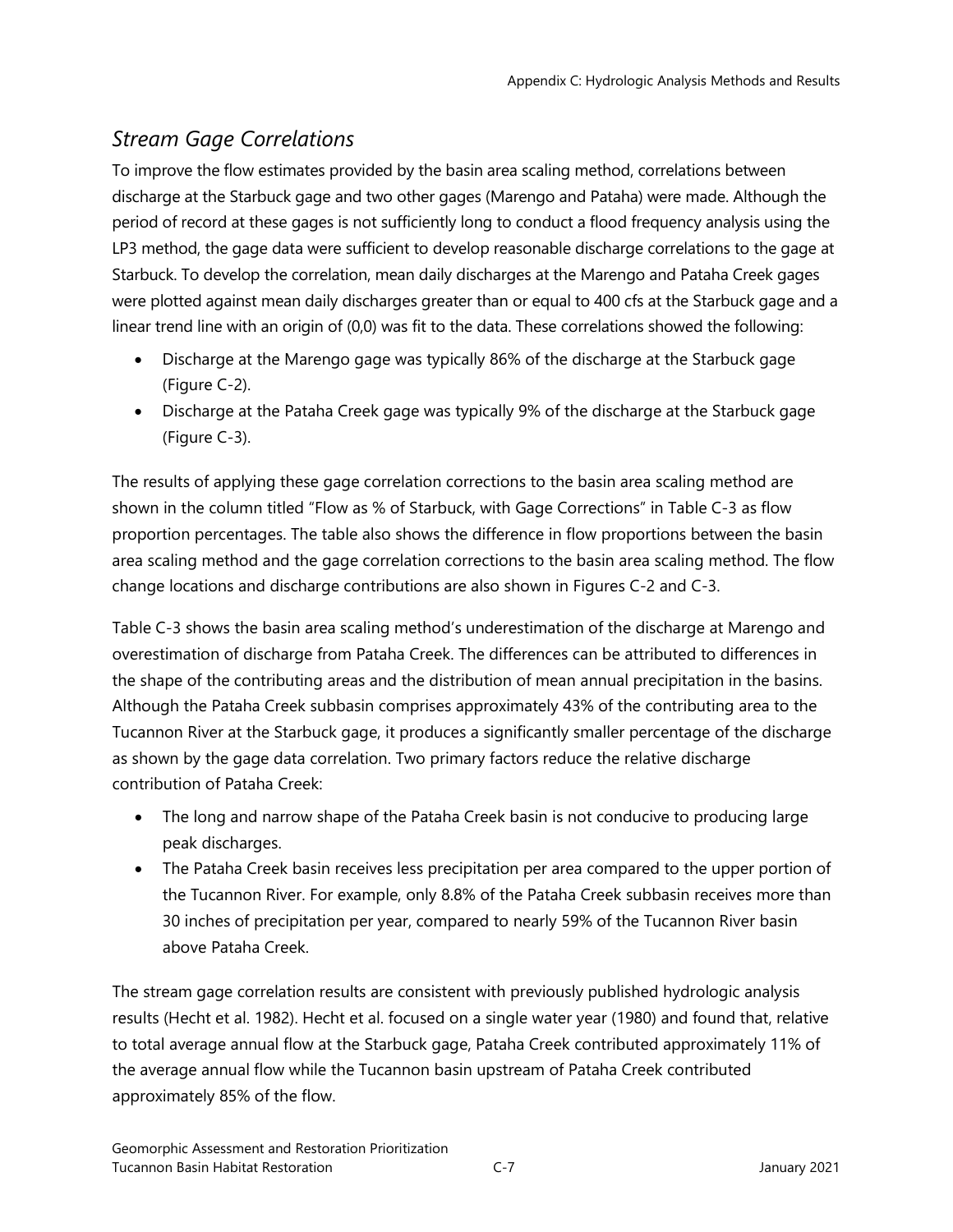

Notes:

1. Discharge at the USGS Starbuck gage (13344500, RM 8.8, drainage area 431.5 square miles

2. Discharge at the Ecology Marengo gage (35B150), RM 27.2, drainage area 160 square miles



#### Notes:

1. Discharge at the USGS Starbuck gage (13344500, RM 8.8, drainage area 431.5 square miles

2. Discharge at the Pataha Creek gage, drainage area 184.8 square miles

Geomorphic Assessment and Restoration Prioritization Tucannon Basin Habitat Restoration C-8 January 2021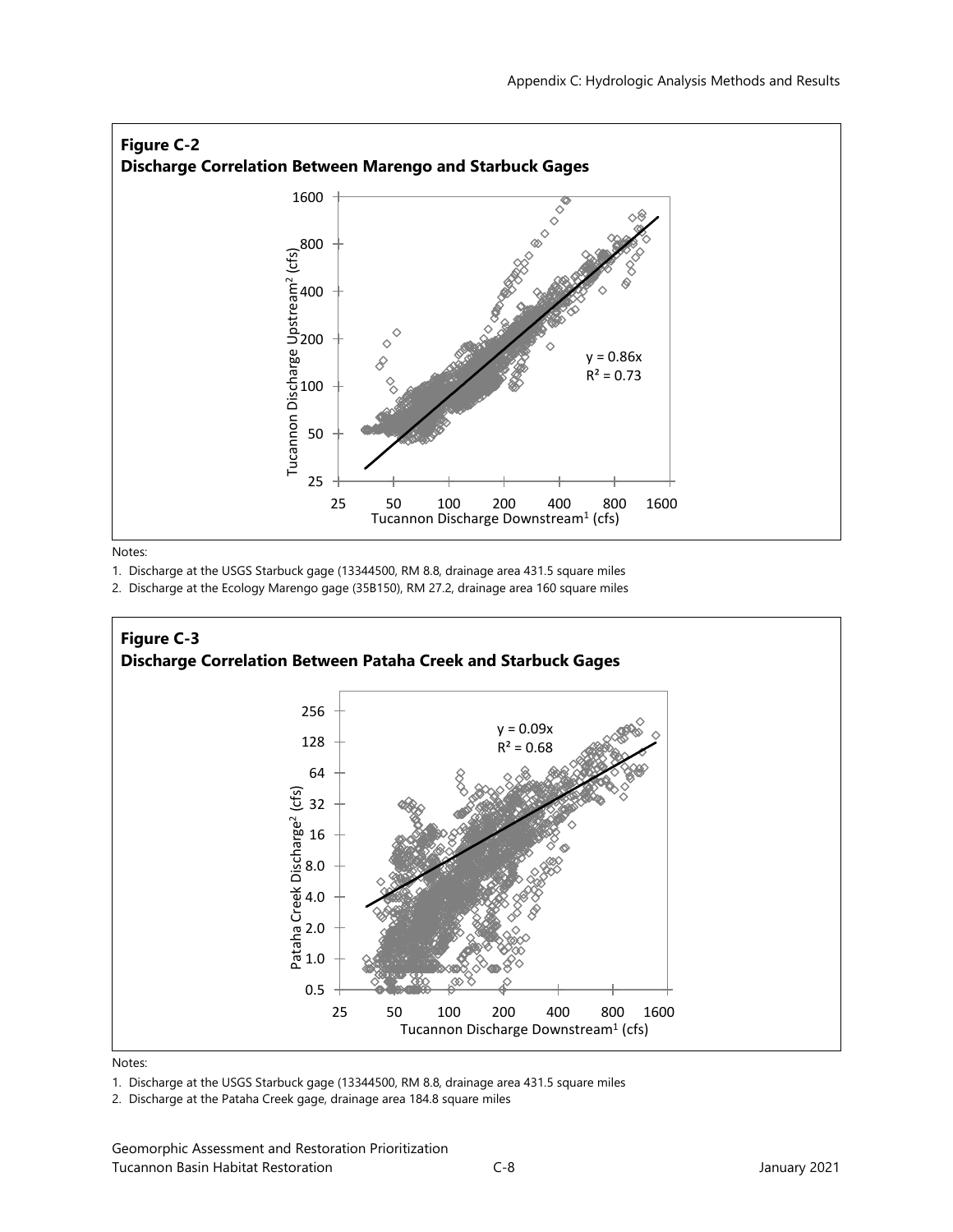## *Final Flows used for Modeling*

Final reporting of the basin and tributary hydrology is provided in Table C-4. These flows were used in the final modeling effort, in addition to the standard return period statistics. The maximum monthly average flow for the months of January to May was used to represent higher winter flows. This metric is based on the average monthly statistics at the Starbuck gage, and scaled using the same final equation as the yearly return periods.

| Table C-4 |                        |
|-----------|------------------------|
|           | <b>Model Hydrology</b> |

| <b>Flow</b>    |                                    | <b>Return Period (years)</b> |                |       |       |       |       |        | <b>Maximum</b><br>Average         |
|----------------|------------------------------------|------------------------------|----------------|-------|-------|-------|-------|--------|-----------------------------------|
| Change<br>(RM) | Tributary/<br><b>Location Name</b> | 1                            | $\overline{2}$ | 5     | 10    | 25    | 50    | 100    | Winter Flow <sup>2</sup><br>(cfs) |
| 4.9            | Kellogg Creek                      | 595                          | 1,548          | 2,728 | 3,869 | 5,861 | 7,850 | 10,379 | 323                               |
| 8.8            | Smith Hollow <sup>1</sup>          | 552                          | 1,435          | 2,528 | 3,585 | 5,431 | 7,275 | 9,619  | 300                               |
| 12.4           | Pataha Creek                       | 532                          | 1,383          | 2,437 | 3,457 | 5,237 | 7,014 | 9,275  | 289                               |
| 14.9           | <b>Willow Creek</b>                | 367                          | 956            | 1,683 | 2,388 | 3,617 | 4,845 | 6,406  | 200                               |
| 35.8           | <b>Tumalum Creek</b>               | 367                          | 954            | 1,573 | 2,231 | 3,327 | 4,418 | 5,799  | 199                               |
| 38.1           | <b>Cummings Creek</b>              | 348                          | 906            | 1,474 | 2,090 | 3,106 | 4,117 | 5,411  | 189                               |
| 48.3           | Little Tucannon<br>River           | 284                          | 738            | 1,192 | 1,691 | 2,512 | 3332  | 4,367  | 154                               |
| 50.4           | Panjab Creek                       | 267                          | 694            | 1,109 | 1,574 | 2,334 | 3,094 | 4,058  | 152                               |
| 55.14          | Above Panjab                       | 168                          | 436            | 723   | 1.026 | 1,545 | 2,072 | 2,745  | 145                               |

Notes:

1. For the purposes of modeling, the discharge downstream of Smith Hollow was assumed to be equivalent to the discharge at the Starbuck gage.

2. The highest monthly average flow during the months of January to May at the Starbuck gage.

One additional flow was used in the analyses, termed the "Low-Winter Flow" as shown in Table C-5. This flow was not based on a statistical analysis but rather is the flow that occurred during the LiDAR flight. The topobathymetric LiDAR was able to produce a water surface elevation raster that made modeling this flow unnecessary. This flow does not have an exact statistical relevance but is approximately the average flow for the late summer and early fall months.

#### **Table C-5 Low Flow Information**

| <b>Flow Designation</b> | <b>Data Source</b>                 | <b>Data Dates</b>       | <b>Average Flow During</b><br><b>Dates at Starbuck Gage</b> | Approximate<br>Statistical Flow <sup>1</sup> |
|-------------------------|------------------------------------|-------------------------|-------------------------------------------------------------|----------------------------------------------|
| Low-Winter Flow         | 2017 LiDAR Water<br>Surface Raster | November 17-19,<br>2017 | $120 \text{ cfs}$                                           | 20% Exceedance<br>Flow for<br>November       |